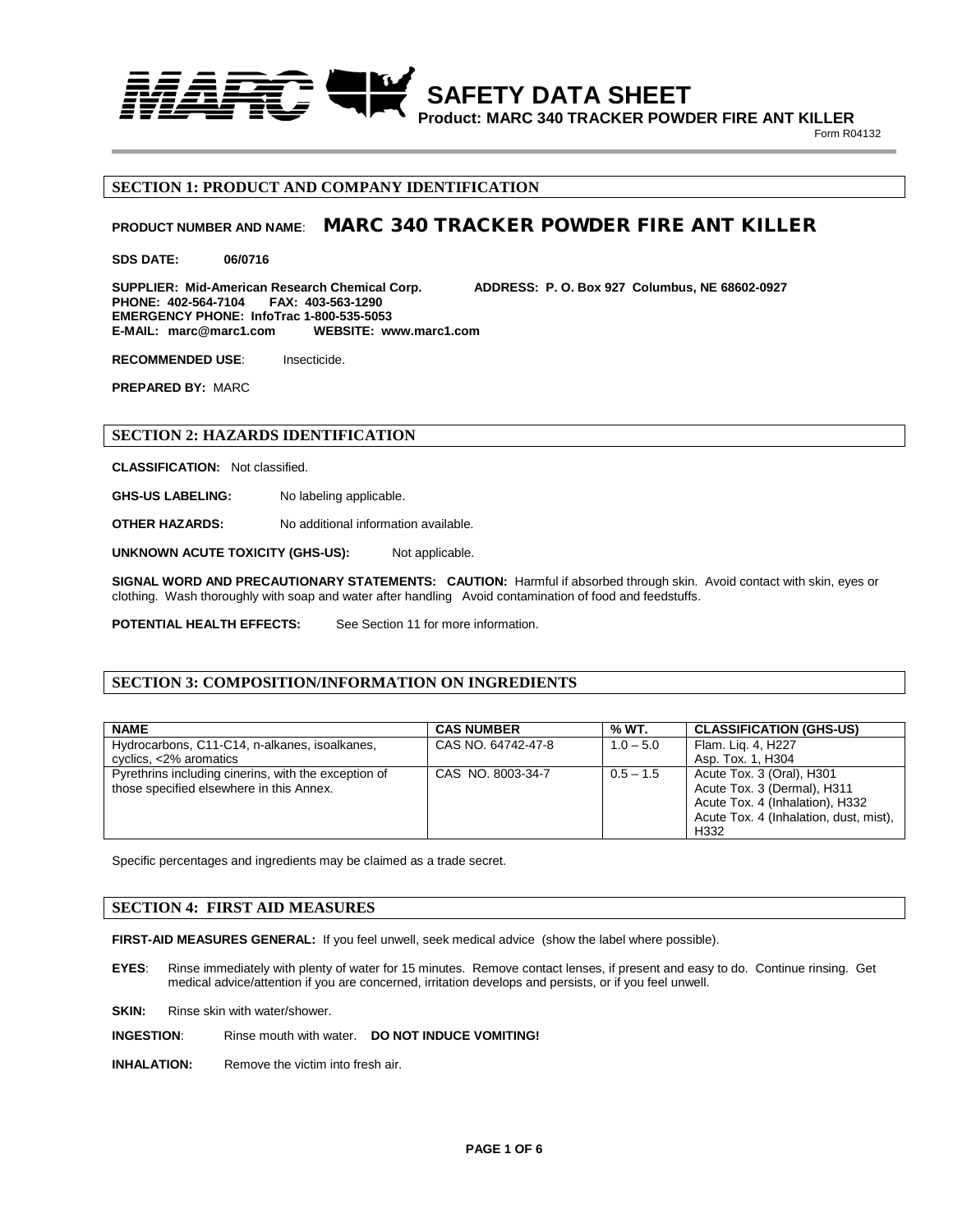**SAFETY DATA SHEET** 

**Product: MARC 340 TRACKER POWDER FIRE ANT KILLER** Form R04132

#### **MOST IMPORTANT SYMPTOMS/ EFFECTS, ACUTE & DELAYED:**

**SYMPTOMS/INJURIES:** Not expected to present a significant hazard under anticipated conditions of normal use.

| <b>SYMPTOMS/INJURIES AFTER INHALATION:</b>   | May cause respiratory irritation.                               |
|----------------------------------------------|-----------------------------------------------------------------|
| <b>SYMPTOMS/INJURIES AFTER SKIN CONTACT:</b> | Harmful in contact with skin.                                   |
| <b>SYMPTOMS/INJURIES AFTER EYE CONTACT:</b>  | Direct contact with the eyes is likely irritating. Lacrimation. |
| <b>SYMPTOMS/INJURIES AFTER INGESTION:</b>    | Gastrointestinal complaints.                                    |
| <b>INDICATION OF IMMEDIATE MEDICAL</b>       |                                                                 |

**ATTENTION & SPECIAL TREATMENT NEEDED**: No additional information available.

# **SECTION 5: FIRE FIGHTING MEASURES**

**EXTINGUISHING MEDIA:** 

Water spray. Dry chemical powder. Carbon dioxide.

**FIRE-FIGHTING EQUIPMENT/**

**INSTRUCTIONS:** Exercise caution when fighting any chemical fire. Do not enter fire area without proper protective equipment, including respiratory protection. Use water spray or fog for cooling exposed containers. Take account of environmentally hazardous firefighting water.

**UNUSUAL FIRE AND EXPLOSION HAZARDS:** Upon combustion: CO and CO2 are formed.

**HAZARDOUS DECOMPOSITION PRODUCTS:** Under normal conditions of storage and use, hazardous decomposition products should not be produced.

# **SECTION 6: ACCIDENTAL RELEASE MEASURES**

| <b>EMERGENCY PROCEDURES/</b><br><b>GENERAL MEASURES:</b>                                         | Isolate from fire, if possible, without unnecessary risk.                                                                                                   |
|--------------------------------------------------------------------------------------------------|-------------------------------------------------------------------------------------------------------------------------------------------------------------|
| FOR NON-EMERGENCY PERSONNEL:<br><b>PROTECTIVE EQUIPMENT:</b><br><b>EMERGENCY PROCEDURES:</b>     | Protective goggles. Gloves. Protective clothing.<br>Evacuate unnecessary personnel. Avoid contact with skin, eyes and clothing. Ventilate spillage<br>area. |
| <b>FOR EMERGENCY RESPONDERS:</b><br><b>PROTECTIVE EQUIPMENT:</b><br><b>EMERGENCY PROCEDURES:</b> | Equip cleanup crew with proper protection.<br>Stop leak if safe to do so. Stop release. Ventilate area.                                                     |

**ENVIRONMENTAL PRECAUTIONS:** Avoid release to the environment. Prevent entry to sewers and public waters.

### **METHODS AND MATERIALS FOR CONTAINMENT AND CLEANUP:**

For containment: Collect spillage.<br>
Methods for cleaning up: This material an This material and its container must be disposed of in a safe way, and as per local legislation.

**REFERENCE TO OTHER SECTIONS:** No additional information available.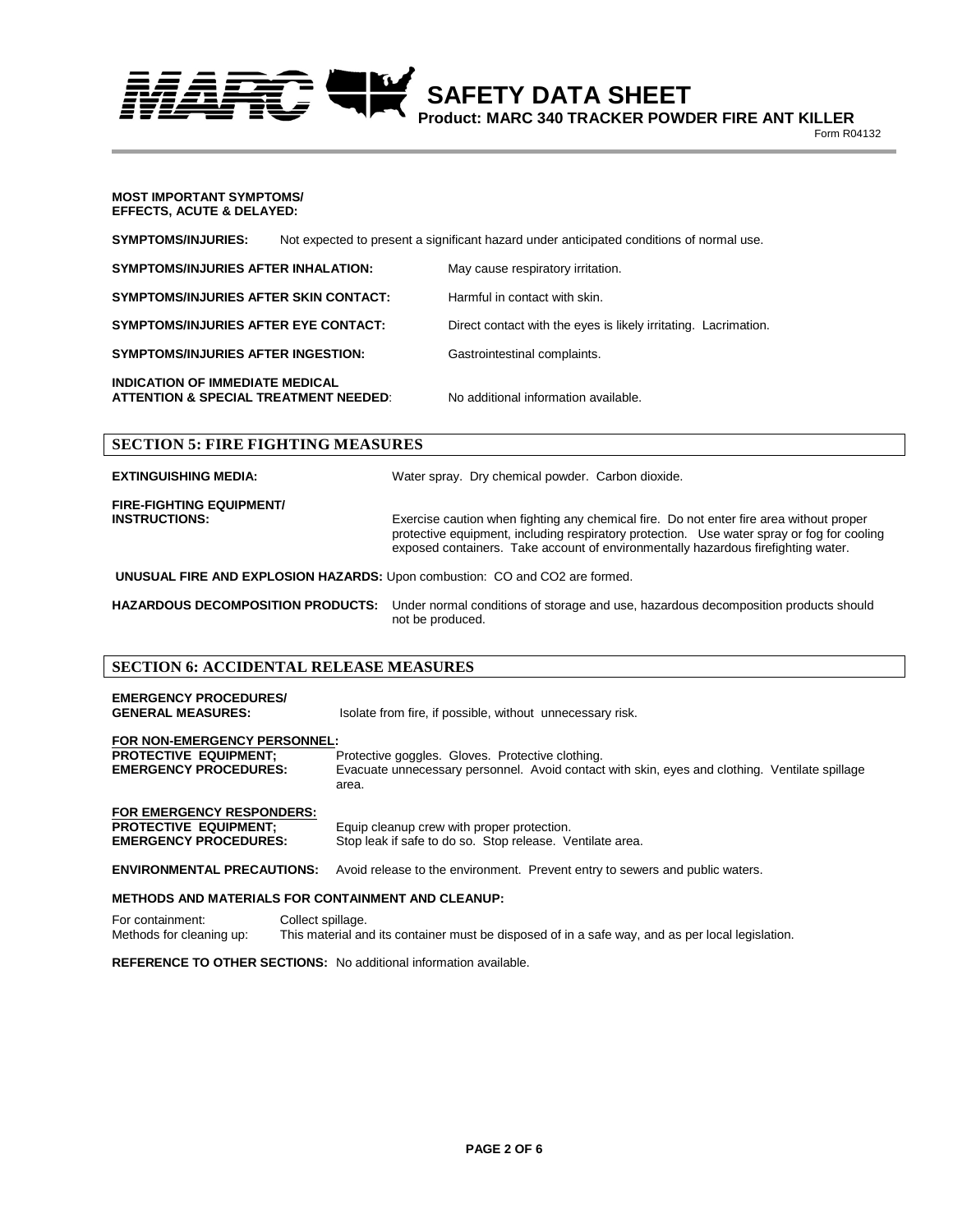

**Product: MARC 340 TRACKER POWDER FIRE ANT KILLER** Form R04132

# **SECTION 7: HANDLING AND STORAGE**

| <b>PRECAUTIONS FOR</b><br><b>SAFE HANDLING:</b> | Comply with the legal requirements. Do not handle until all safety precautions have been read and understood.<br>Use personal protective equipment as required. Do not eat, drink or smoke when using this product. Do not<br>get in eyes, on skin, or on clothing. |
|-------------------------------------------------|---------------------------------------------------------------------------------------------------------------------------------------------------------------------------------------------------------------------------------------------------------------------|
| <b>OTHER PRECAUTIONS:</b>                       | <b>KEEP OUT OF REACH OF CHILDREN!</b>                                                                                                                                                                                                                               |
| <b>STORAGE:</b>                                 | Keep container closed when not in use. Store in a cool area. Store in a well-ventilated place.                                                                                                                                                                      |
| <b>SPECIAL RULES ON PACKAGING:</b>              | Meet the legal requirements.                                                                                                                                                                                                                                        |
| <b>INCOMPATIBLE PRODUCTS:</b>                   | Oxidizing agent.                                                                                                                                                                                                                                                    |

# **SECTION 8: EXPOSURE CONTROLS/PERSONAL PROTECTION**

#### **CONTROL PARAMETERS:**

**Pyrethrins including cinerins, with the exception of those specified elsewhere in this Annex (8003-34-7)**

ACGIH | ACGIH TWA (mg/m3) | 5 mg/m3

# **APPROPRIATE ENGINEERING CONTROLS/**

Use appropriate personal protective equipment when risk assessment indicates this is necessary.

**RESPIRATORY PROTECTION:** N/A.

**EYE/FACE PROTECTION:** Protective goggles.

**SKIN PROTECTION/PROTECTIVE GLOVES:** Gloves.

**OTHER PROTECTIVE CLOTHING OR EQUIPMENT:** Protective clothing.

**WORK HYGIENIC PRACTICES:** When using, do not eat, drink or smoke. Wash thoroughly after handling. Wash contaminated clothing.

## **SECTION 9: PHYSICAL AND CHEMICAL PROPERTIES**

| <b>APPEARANCE:</b>                                       |                                   |
|----------------------------------------------------------|-----------------------------------|
| <b>PHYSICAL STATE:</b>                                   | Solid                             |
| <b>FORM:</b>                                             | Fine, white powder                |
| COLOR:                                                   | White                             |
| ODOR:                                                    | Mild odor                         |
| <b>ODOR THRESHOLD:</b>                                   | No data available                 |
| pH:                                                      | 6.6 $@$ 20% (V/V) washed in water |
| <b>MELTING/FREEZING POINT:</b>                           | No data available                 |
| <b>INITIAL BOILING POINT/RANGE:</b>                      | No data available                 |
| <b>FLASH POINT/METHOD USED:</b>                          | >200°F TAG Closed Cup             |
| <b>RELATIVE EVAPORATION RATE:</b>                        | No data available                 |
| FLAMMABILITY (solid, gas):                               | No data available                 |
| <b>EXPLOSIVE LIMITS:</b>                                 | No data available                 |
| <b>EXPLOSIVE PROPERTIES:</b>                             | No data available                 |
| <b>OXIDIZING PROPERTIES:</b>                             | No data available                 |
| <b>VAPOR PRESSURE:</b>                                   | No data available                 |
| <b>RELATIVE DENSITY:</b>                                 | No data available                 |
| <b>RELATIVE VAPOR DENSITY AT 20°C: No data available</b> |                                   |
| <b>SPECIFIC GRAVITY /DENSITY:</b>                        | $0.304$ g/cm $3$                  |
| <b>SOLUBILITY IN WATER:</b>                              | No data available                 |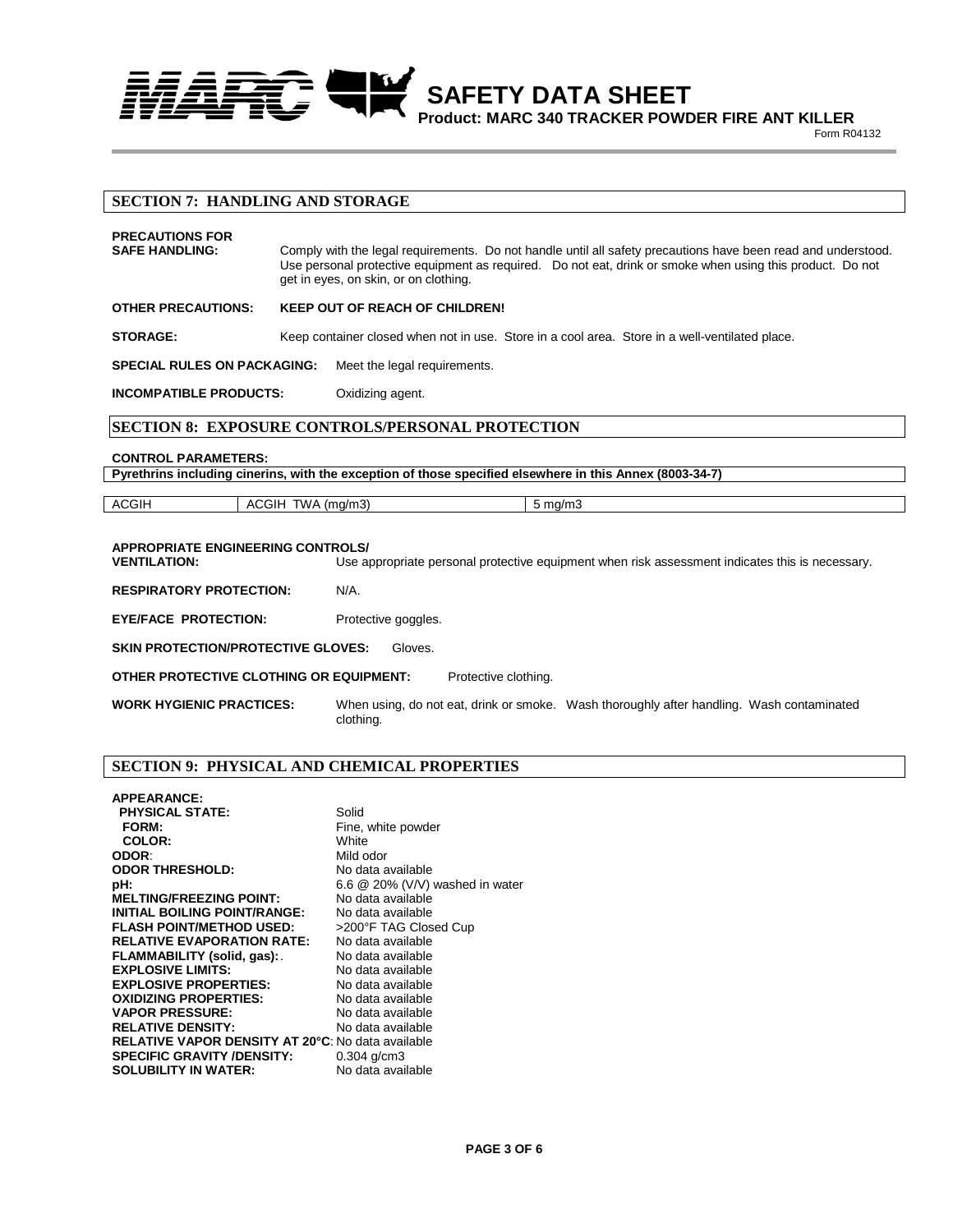*SAFETY DATA SHEET* 

**Product: MARC 340 TRACKER POWDER FIRE ANT KILLER** Form R04132

| No data available |
|-------------------|
| No data available |
| No data available |
| No data available |
| No data available |
| No data available |
| No data available |
|                   |

# **SECTION 10: STABILITY AND REACTIVITY**

| <b>REACTIVITY:</b>                                   | Upon combustion: CO and CO2 are formed.        |                                                                                                         |
|------------------------------------------------------|------------------------------------------------|---------------------------------------------------------------------------------------------------------|
| <b>CHEMICAL STABILITY:</b>                           | No additional information available.           |                                                                                                         |
| <b>POSSIBILITY OF HAZARDOUS</b><br><b>REACTIONS:</b> | Refer to section 10 - Reactivity above.        |                                                                                                         |
| <b>CONDITIONS TO AVOID:</b>                          | No additional information available.           |                                                                                                         |
| INCOMPATIBILITY (MATERIAL TO AVOID):                 |                                                | No additional information available.                                                                    |
|                                                      | <b>HAZARDOUS DECOMPOSITION OR BY-PRODUCTS:</b> | Under normal conditions of storage and use, hazardous decomposition<br>products should not be produced. |
| <b>HAZARDOUS POLYMERIZATION: N/A</b>                 |                                                | <b>CONDITIONS TO AVOID (POLYMERIZATION): NA</b>                                                         |

# **SECTION 11: TOXICOLOGICAL INFORMATION**

**ACUTE TOXICITY:** l: Not classified.

| M-142 STOMP                |                            |
|----------------------------|----------------------------|
| LD50 oral rat              | 200 mg/kg (Rat)            |
| LD50 inhalation rat (mg/l) | 3.4 mg/1/4h (Rat)          |
| ATE CLP (oral)             | 200.000 mg/kg body weight  |
| ATE CLP (dermal)           | 1100.000 mg/kg body weight |
| ATE CLP (vapors)           | 3.400 mg/1/4h              |
| ATE CLP (dust. mist)       | 3.400 mg/1/4h              |

| Hydrocarbons, C11-C14, n-alkanes, isoalkanes, cyclics, < 2% aromatics (64742-47-8) |                                              |
|------------------------------------------------------------------------------------|----------------------------------------------|
| LD50 dermal rabbit                                                                 | >5000 mg/kg body weight (Rabbit; Literature) |

| <b>SKIN CORROSION/IRRITATION:</b>         | Not classified<br>pH: 6.6 $@$ 20% (V/V) washed in water |
|-------------------------------------------|---------------------------------------------------------|
| <b>SERIOUS EYE DAMAGE/IRRITATION:</b>     | Not classified<br>pH: 6.6 $@$ 20% (V/V) washed in water |
| <b>RESPIRATORY OR SKIN SENSITIZATION:</b> | Not classified.                                         |
| <b>GERM CELL MUTAGENICITY:</b>            | Not classified.                                         |
| <b>CARCINOGENICITY:</b>                   | Not classified.                                         |
| <b>REPRODUCTIVE TOXICITY:</b>             | Not classified.                                         |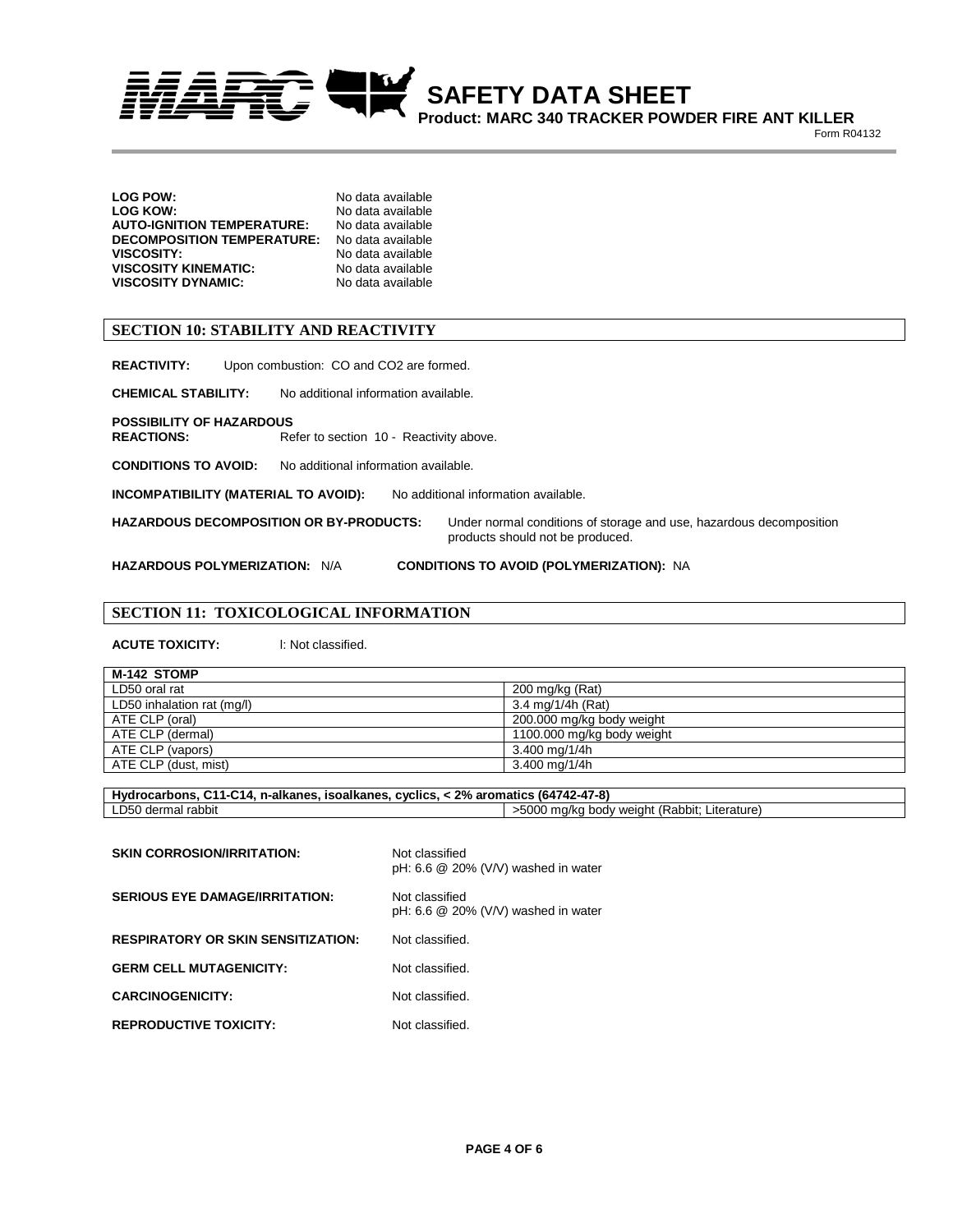*SAFETY DATA SHEET* 

**Product: MARC 340 TRACKER POWDER FIRE ANT KILLER** Form R04132

| SPECIFIC TARGET ORGAN TOXICITY (SINGLE EXPOSURE):   | Not classified.                                                 |
|-----------------------------------------------------|-----------------------------------------------------------------|
| SPECIFIC TARGET ORGAN TOXICITY (REPEATED EXPOSURE): | Not classified.                                                 |
| <b>ASPIRATION HAZARD:</b>                           | Not classified.                                                 |
| SYMPTOMS/INJURIES AFTER INHALATION:                 | May cause respiratory irritation.                               |
| <b>SYMPTOMS/INJURIES AFTER SKIN CONTACT:</b>        | Harmful in contact with skin.                                   |
| <b>SYMPTOMS/INJURIES AFTER EYE CONTACT:</b>         | Direct contact with the eyes is likely irritating. Lacrimation. |
| SYMPTOMS/INJURIES AFTER INGESTION:                  | Gastrointestinal complaints.                                    |

## **SECTION 12: ECOLOGICAL INFORMATION**

#### **TOXICITY**

| Pyrethrins including cinerins, with the exception of those specified elsewhere in this Annex (8003-34-7)<br>0.049 mg/l (96 h; Lepomis macrochirus)<br>LC50 fish 1 |
|-------------------------------------------------------------------------------------------------------------------------------------------------------------------|
|                                                                                                                                                                   |
|                                                                                                                                                                   |
| LC50 other aquatic organisms 1<br>$0.011$ mg/l (96 h; Gammarius sp)                                                                                               |
| 0.009 mg/l (96 h; lctalurus punctatus)<br>LC50 fish 2                                                                                                             |
| Threshold limit other aquatic organisms 1<br>0.011mg/l (96 h; Gammarius sp)                                                                                       |

| Hydrocarbons, C11-C14, n-alkanes, isoalkanes, cyclics, < 2% aromatics (64742-47-8) |                          |
|------------------------------------------------------------------------------------|--------------------------|
| LC50 fish 1                                                                        | >100 mg/l (Pisces)       |
| EC50 Daphnia 1                                                                     | >100 mg/l (Invertebrate) |
| Threshold limit algae                                                              | >100 mg/l (Algae)        |

#### **PERSISTENCE AND DEGRADABILITY**

| Pyrethrins including cinerins, with the exception of those specified elsewhere in this Annex (8003-34-7) |                                 |
|----------------------------------------------------------------------------------------------------------|---------------------------------|
| Persistence and degradability                                                                            | Readily biodegradable in water. |

| Hydrocarbons, C11-C14, n-alkanes, isoalkanes, cyclics, < 2% aromatics (64742-47-8) |                                                        |
|------------------------------------------------------------------------------------|--------------------------------------------------------|
| Persistence and degradability                                                      | Readily biodegradable in water. Absorbs into the soil. |

#### **BIOACCUMULATIVE POTENTIAL**

| <br>(8003-34-7<br>this<br>cinerins<br>with<br>Annex<br>Pyrathring<br>. exception<br>$^{\circ}$ those specified $\overline{\phantom{a}}$<br>' elsewhere<br>. IN<br>the<br>ıno<br>sludina<br>Οt<br>nrıns |                                              |
|--------------------------------------------------------------------------------------------------------------------------------------------------------------------------------------------------------|----------------------------------------------|
| Pow<br>∟oa '                                                                                                                                                                                           | ated value.<br>mated<br>1 E.S.II<br>$\cdots$ |

| . n-alkanes. isoalkanes. <sub>'</sub><br>: 2% aromatics (64742-47-8)<br>$C11-C14$ .<br>cvclics.<br>Hvdrocarbons. |                                                              |
|------------------------------------------------------------------------------------------------------------------|--------------------------------------------------------------|
| Log Pow                                                                                                          | $\epsilon$<br>◡.                                             |
| - '<br>accumulative potential<br>вюа                                                                             | * bioaccumulation (Log Kow > 5).<br>i potential for<br>Hiar. |

## **SECTION 13: DISPOSAL CONSIDERATIONS**

**WASTE DISPOSAL METHOD: RECOMMENDATIONS:** Dispose in a safe manner in accordance with local/national regulations.

### **SECTION 14: TRANSPORT INFORMATION**

#### **U.S. DEPARTMENT OF TRANSPORTATION (for ground/non-bulk containers)**

| <b>CONTAINER SIZES(S):</b>   | 4 OZ.               |
|------------------------------|---------------------|
| <b>PROPER SHIPPING NAME:</b> | INSECTICIDE, N.O.I. |
| <b>HAZARD CLASS:</b>         | N/A                 |
| <b>ID NUMBER:</b>            | <b>NONE</b>         |
| <b>PACKING GROUP:</b>        | <b>NONE</b>         |
| <b>LABEL STATEMENT:</b>      | <b>NONF</b>         |